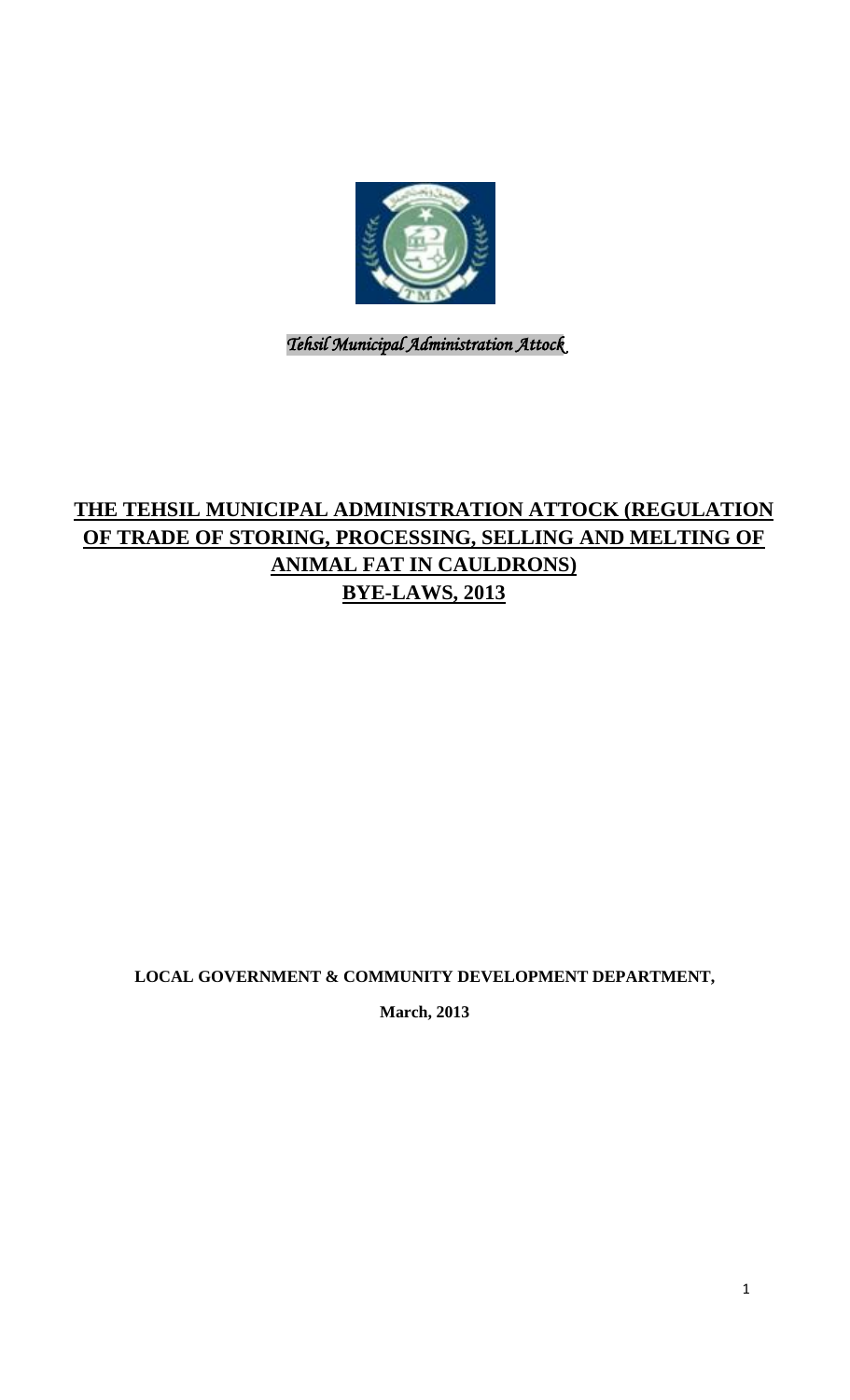# **THE TEHSIL MUNICIPAL ADMINISTRATION ATTOCK (REGULATION OF TRADE OF STORING, PROCESSING, SELLING AND MELTING OF ANIMAL FAT IN CAULDRONS) BYE-LAWS, 2013**

### **CONTENTS**

- 1. SHORT TITLE, EXTENT AND COMMENCEMENT
- 2. DEFINITIONS
- 3. PROHIBITION
- 4. GENERAL PROCEDURE OF LICENCING
- 5. APPLICATION FOR GRANT OF LICENCE
- 6. FEE FOR LICENCE
- 7. NOTICE TO PERSON CARRYING ON UNLICENCED TRADE
- 8. GENERAL CONDITION OF LICENCE
- 9. RESPONSIBILITIES OF THE LICENSEE
- 10. INSPECTION OF THE PREMISES OF THE LICENSEE.
- 11. MAINTENANCE OF RECORD
- 12. SURVEY AND MAINTENANCE OF RECORD OF CAULDRONS
- 13. POWER OF ENTRY AND SEIZURE
- 14. CANCELLATION OF LICENCE
- 15. PUBLIC AWARENESS
- 16. APPEALS
- 17. PENALTIES.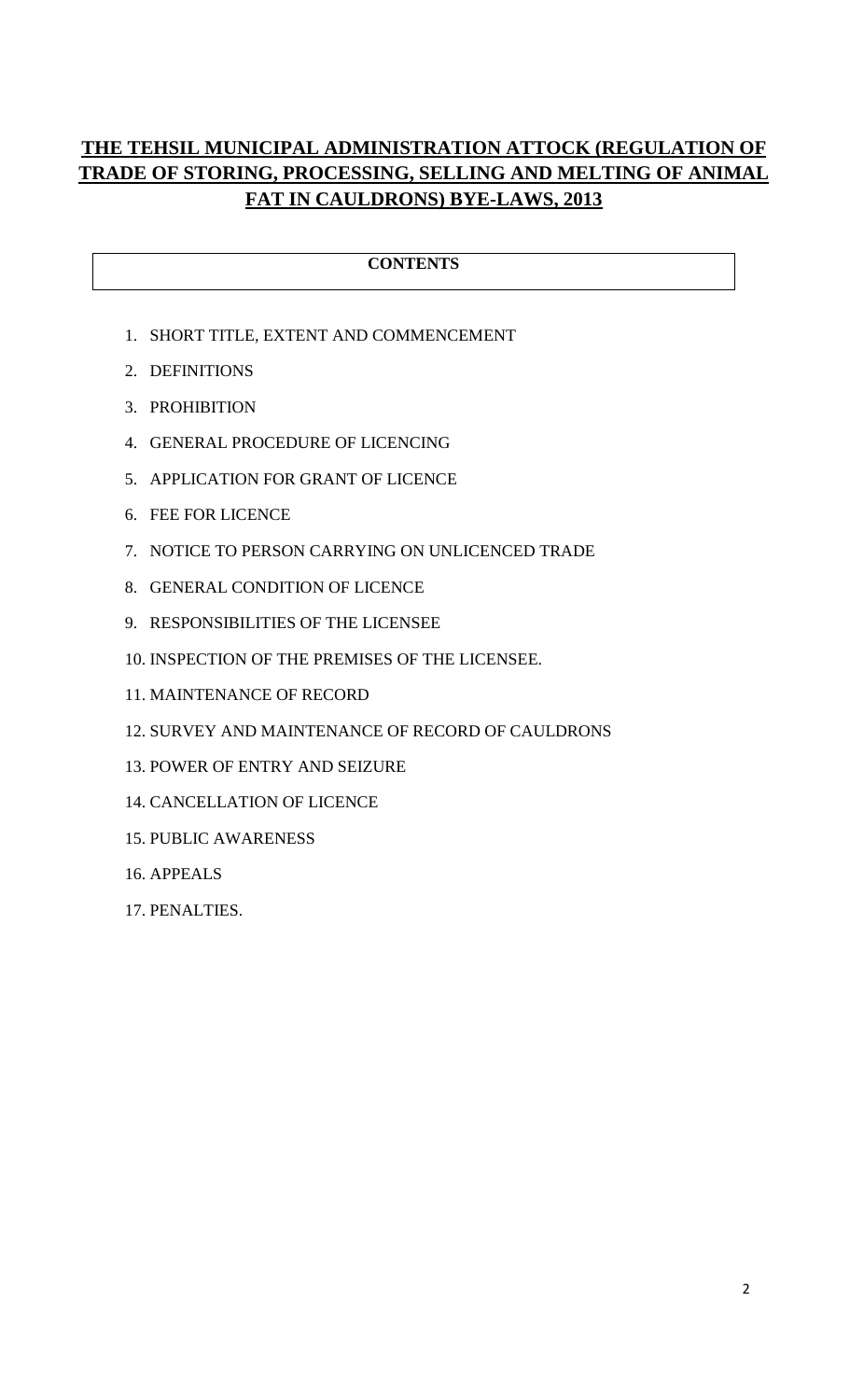# **THE TEHSIL MUNICIPAL ADMINISTRATION ATTOCK (REGULATION OF TRADE OF STORING, PROCESSING, SELLING AND MELTING OF ANIMAL FAT IN CAULDRONS) BYE-LAWS, 2013**

#### **PREAMBLE:**

**WHEREAS** it is expedient to control and check rapidly increasing unauthorized trade of storing, processing, selling and melting of dead animals fat in cauldrons and as a public health measure across the Province and to regulate the same within specified parameters;

**AND WHEREAS** the circumstances exist that render it necessary to take immediate steps to frame the Tehsil Municipal Administration Attock regulation of trade of storing, processing, selling, melting of animals fat in cauldrons Bye-Laws, 2013;

**AND WHEREAS** under section 192 read with Part-II of the Fifth Schedule of the Punjab Local Government Ordinance, 2001, the Tehsil Municipal Administration Attock may, in its ambit of responsibilities, make bye-laws to carry out the purposes of the Ordinance ibid.

**NOW, THEREFORE,** in exercise of the aforesaid powers and all other enabling provisions in this behalf, I *Kinza Murtaza* Administrator Tehsil Municipal Administration Attock hereby approved the following Bye-Laws.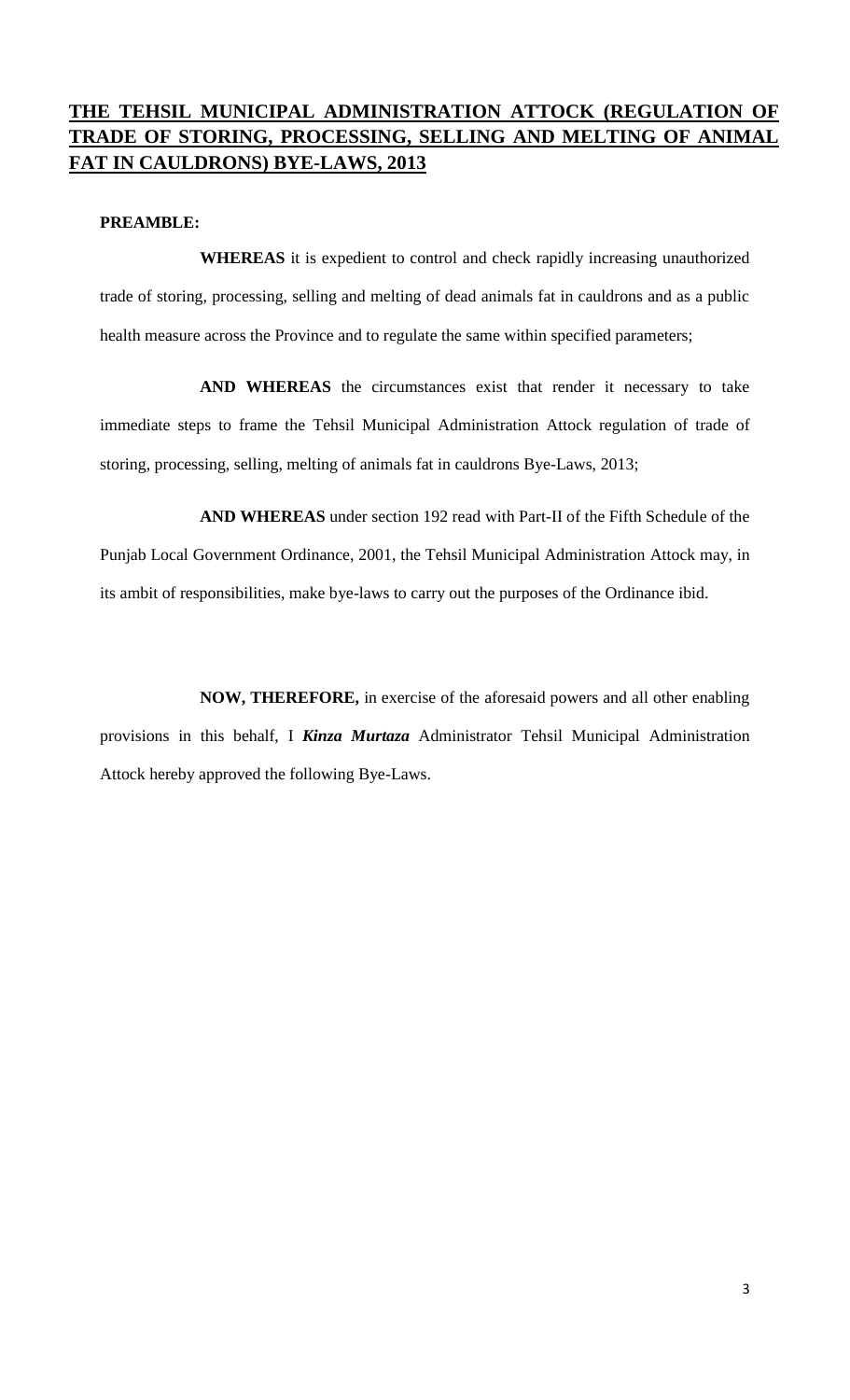#### **1. SHORT TITLE, EXTENT AND COMMENCEMENT.**

(1) These Bye-laws shall be called "The Tehsil Municipal Administration Attock. Regulation of trade of storing, processing, selling and melting of animal's fat in cauldrons Bye-Laws, 2013.

(2) These bye-laws shall extend to the whole area of the Tehsil Municipal Administration Attock.

(3) These bye-laws shall come into force with immediate effect,

- **2. DEFINITIONS.** In these Bye-Laws, unless there is anything repugnant in the subject or context the following terms and expressions shall have the meaning hereby assigned to them**:**
	- (a) **"Animal Fat"** means a fat of a slaughtered *Hilal* animal, including hard fat obtained from suet;
	- (b) **"Cauldron"** means a large pot used for melting animals fat;
	- (c) **"Government"** means Government of the Punjab.
	- (d) **"Licence"** means permission to carry on a trade of storing, processing, selling, melting fats of slaughtered *Hilal* animals within a local area of TMA under such terms and conditions as prescribed under these bye-laws.
	- (e) **"Local area"** means the area of territorial jurisdiction of TMA Attock.
	- (f) **"Ordinance"** means the Punjab Local Government Ordinance, 2001;
	- (g) **"Premises"** means any shop, house, hut, out-house, shed or enclosure built by any material and used for storing, processing, selling and melting fat of slaughtered *Hilal* animals;
	- (h) **"TMA"** means the Tehsil Municipal Administration Attock, and
	- (i) **"Trade"** means a business of storing, processing, selling and melting fat of slaughtered *Hilal* animals in cauldrons.
- **3. PROHIBITION.** No person shall carry on the trade in storing, processing, selling and melting fat of dead animals within a local area of TMA.

### **4. GENERAL PROCEDURE OF LICENSING.**

(1) No person shall carry on trade in storing, processing, selling and melting fats of slaughtered *Hilal* animals at any place in the local area of the TMA unless a licence has been obtained in this behalf from the TMA.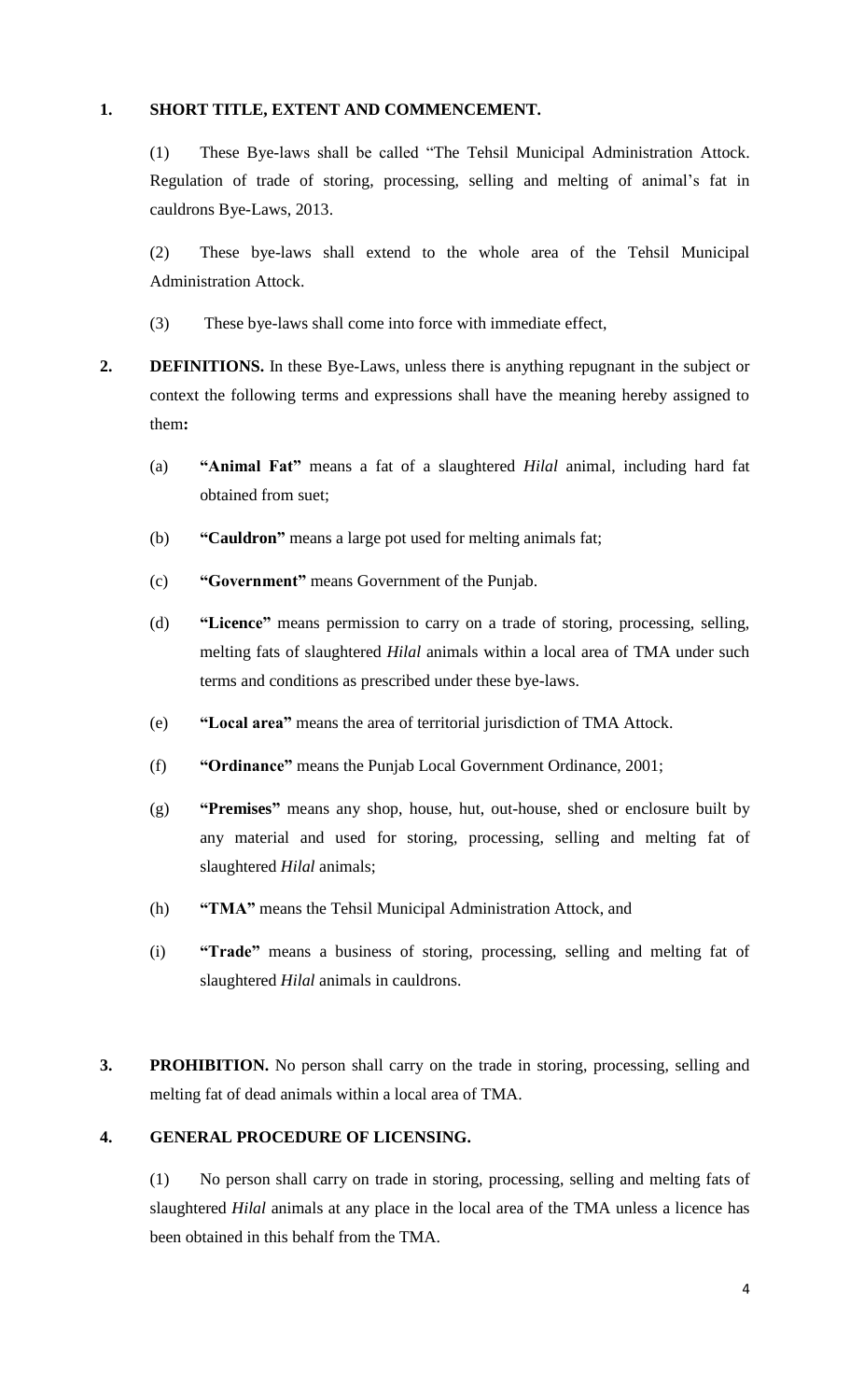(2) No person shall carry on a trade of storing, processing, selling and melting fats of slaughtered *Hilal* animals in a place or premises situated in thickly populated area. The trade should be established away from the human settlement/residences.

(3) No person shall carry on a trade of storing, processing, selling and melting fates of dead animals.

### **5. APPLICATION FOR GRANT OF LICENCE.**

(1) If person intends to carry on a trade of storing, processing, selling and melting fat of slaughtered *Hilal* animals anywhere in the local area of the TMA, he shall apply to the Tehsil Officer (Regulation) in writing for grant of a licence in this behalf;

(2) No application for grant of licence shall be entertained unless submitted on prescribed **Form-I** and accompanied by the following documents:

- (a) Copy of CNIC of the applicant;
- (b) Passport size recent photograph;
- (c) Description of the premises;
- (d) Applicant's ownership/title documents in respect of the premises/place wherein the trade is to be carry on;
- (e) Tenancy agreement, if any; and
- (f) Receipt / Challan Form of payment of licence fee.

(3) The Tehsil Officer (Regulation) shall send the application for licence to concerned Inspector who shall inspect the premises and send his report within seven days to Tehsil Officer (Regulation).

(4) The Tehsil Officer (Regulation) shall within seven days after the receipt of inspection report of the Inspector, either grant licence on **Form-II** for a financial year ending  $30<sup>th</sup>$  of June or refuse the licence with reason (s) to be communicated to the applicant in writing on **Form-III**.

(5) The grant of a licence shall not be withheld by the Tehsil Officer (Regulation) unless he has reasons to believe that the premises is in the thickly populated area and trade is a nuisance or is likely to be dangerous to the public life and health.

### **6. FEE FOR LICENCE.**

(1) Fee for new licence and renewal fee shall be levied by the TMA under Section 116 of the Ordinance and determined in accordance with the procedure laid down in the Punjab Local Government (taxation ) Rules, 2001.

(2) The prescribed fee shall be deposited in the local fund of TMA.

### **7. NOTICE TO PERSON CARRYING ON UNLICENSED TRADE.**

Any person who was, on the date of notification of these bye-laws carrying on this trade in any part of a local areas, shall be bound to immediately apply for a licence for carrying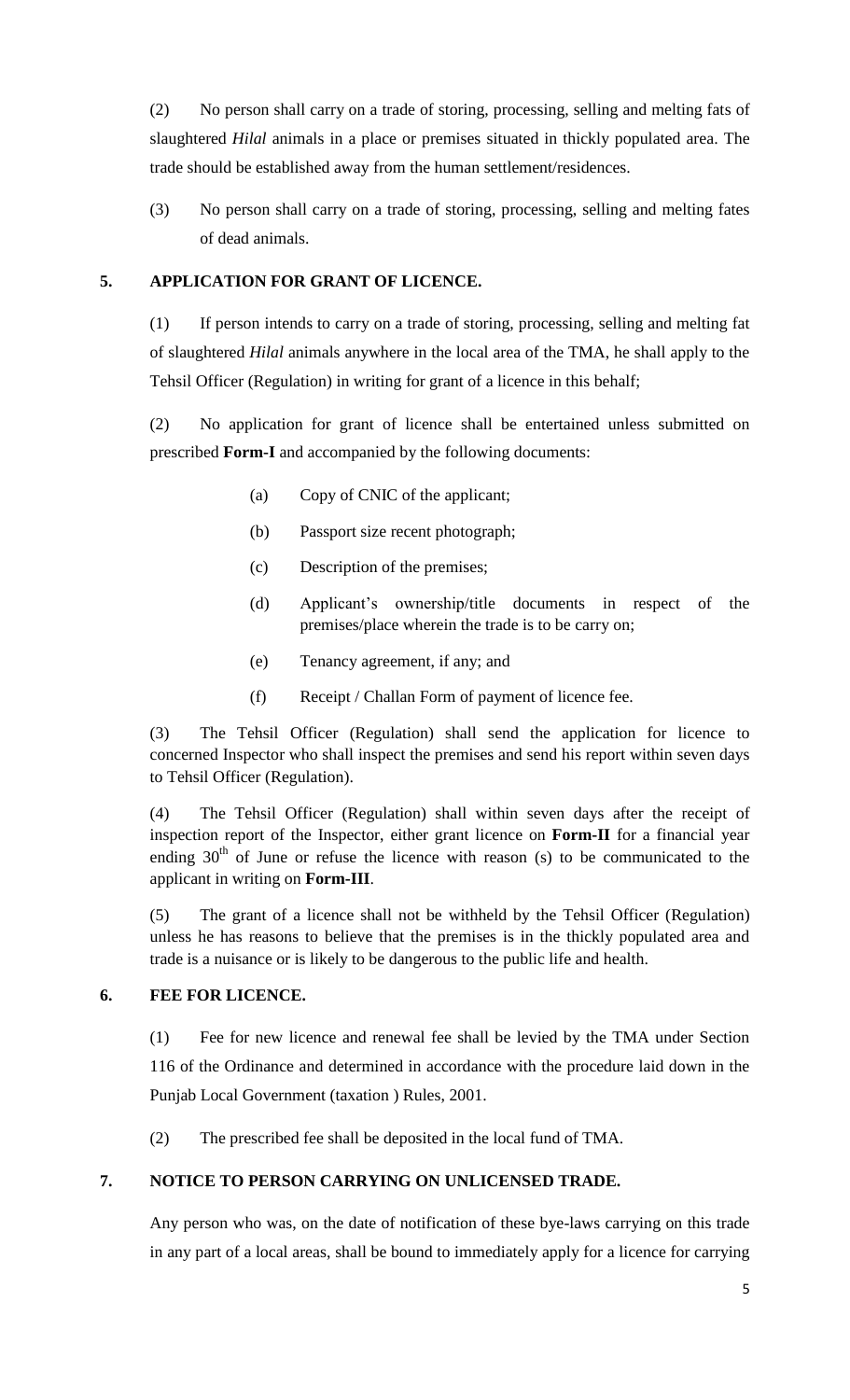on such trade in that part after receiving a notice under the prescribed **Form-IV** in this behalf from the TMA to do so. In case of non-compliance, the premises shall be sealed by the Tehsil Officer (Regulation).

#### **8. GENERAL CONDITIONS FOR LICENCE.**

The licensee shall:

(1) Observe the prescribed terms and conditions under these bye-laws.

(2) keep the licence at the licensed premises and the Licence No. /Registration No. shall be displayed at conspicuous place in the premises.

(3) not in any case use or allow to be used licensed premises for any other purpose other than the one for which licence has been issued;

(4) keep an inspection register on the premises in which all inspections made by inspecting authorities shall be recorded.

(5) make adequate arrangements to the satisfaction of TMA to control any outbreak of fire;

(6) get his licence renewed in the month of July each year on payment of prescribed fee;

(7) intimate the Tehsil Officer (Regulation) on closing off or any change in the premises/ location; and

(8) any other condition which the TMA may deem appropriate to specify.

#### **9. RESPONSIBILITIES OF THE LICENSEE.**

The licensee shall ensure that:

(a) Premises is clean, ventilated, well-lit and well drained.

(b) No business other than storing, processing, selling and melting of fat of slaughtered *Hilal* Animal is carried on;.

(c) details/record of the source of getting fat of slaughtered *Hilal* animals and its further selling is being maintained in a register.

### **10. INSPECTION OF THE LICENSED PREMISES AND RENEWAL OF LICENCE.**

(1) The Tehsil Officer (Regulation) or any Inspector designated as such by the TMA in this behalf may inspect any premises, where the trade is being carried on. The Inspecting Officer shall, during the course of Inspection, especially ensure that:

(a) The licence is displayed at a conspicuous place.

(b) all terms and conditions required under these bye-laws are being followed by the licensee in letter and spirit; and

(c) the licensee is maintaining the record of source of getting fat of slaughtered *Hilal* animals and its further selling.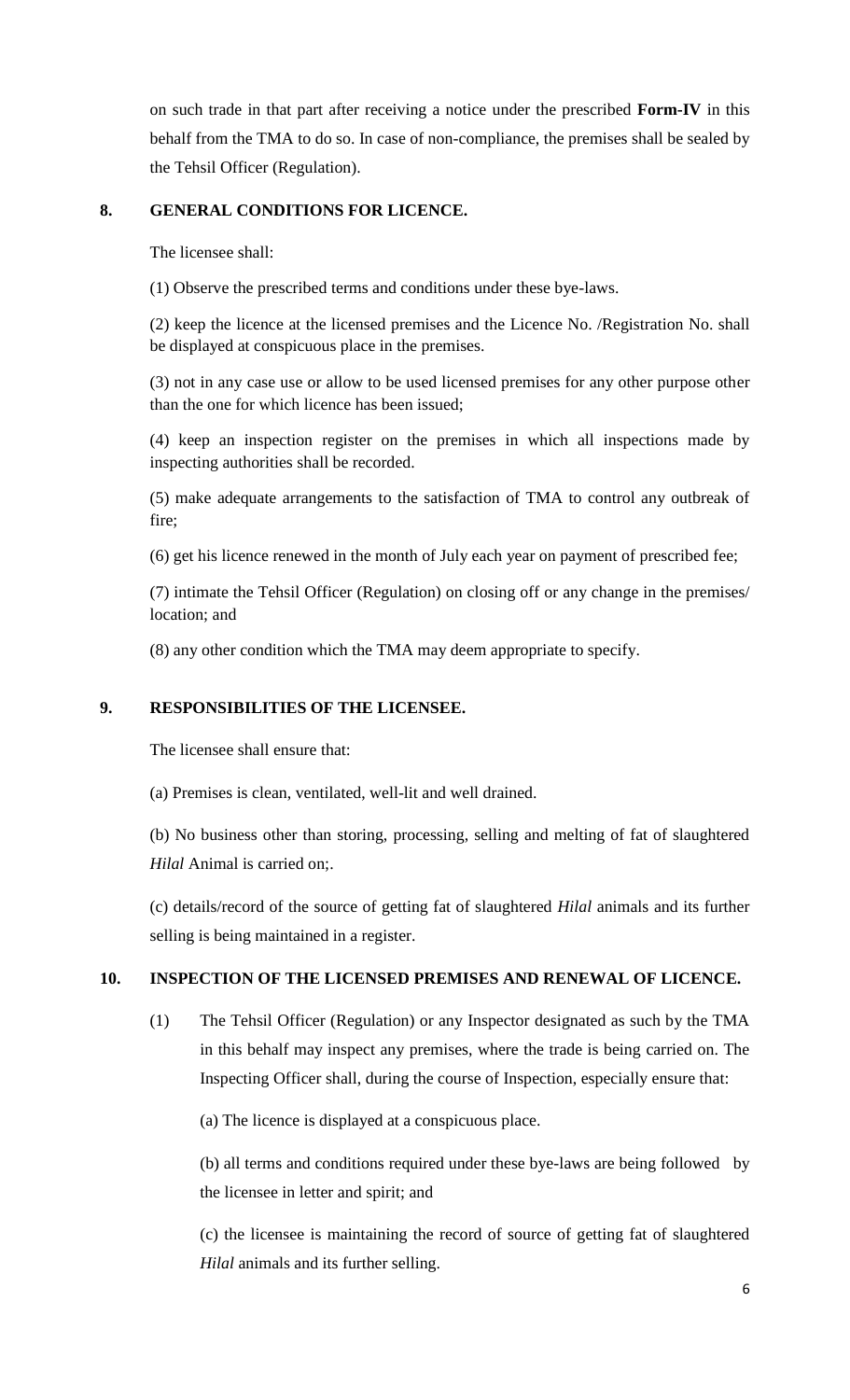(2) The Tehsil Officer (regulation shall maintain the record of inspections in the prescribed **Form-V.**

(3) The licence shall be renewed annually after receiving a satisfactory inspection report.

# **11. MAINTENANCE OF RECORD OF APPLICATION FOR GRANT/RENEWAL OF LICENCES.**

The Tehsil Officer (Regulation) shall maintain the record of the applications for grant and renewal of licences in the prescribed **Form-VI**.

#### **12. SURVEY AND MAINTENANCE OF RECORD CAULDRONS.**

The Tehsil Officer (Regulation) shall cause the survey to be conducted at the beginning of each financial year to have complete list and particulars of all places, premises or shops being used for storing, processing, selling and melting the fat of *Hilal* animals in the local area of the TMA and maintain a complete record thereof.

#### **13. POWER OF ENTRY AND SEIZURE.**

The Tehsil Officer (Regulation) or any Inspector, authorized by the TMA in writing in this behalf, may at any time enter into any place. Premises, or shop being used for storing, processing, selling and melting of animals fat within the jurisdiction of the TMA and, in case, of serious threat to the public health, safely or danger to the life, may seal the premises.

#### **14. CANCELLATION OF LICENCE.**

(1) The TMA may cancel the licence in case of violation of any provision of these byelaws by the licensee. Before cancellation of licence, the licensee shall be informed in writing.

(2) No licence shall be cancelled without affording an opportunity of hearing to the licensee.

#### **15. PUBLIC AWARENESS.**

The TMA will make arrangements of public awareness through posters, notice boards, newspapers and electronic media regarding the enforcement of these bye-laws and the responsibilities of the traders engaged in storing, processing, selling and melting of animals fat.

#### **16. Appeals.**

Any person aggrieved by an order passed under these bye-laws may file appeal under section 190 of the Ordinance to the Appellate Authority as prescribed under the Punjab Local Government (Appeal) Rules, 2002.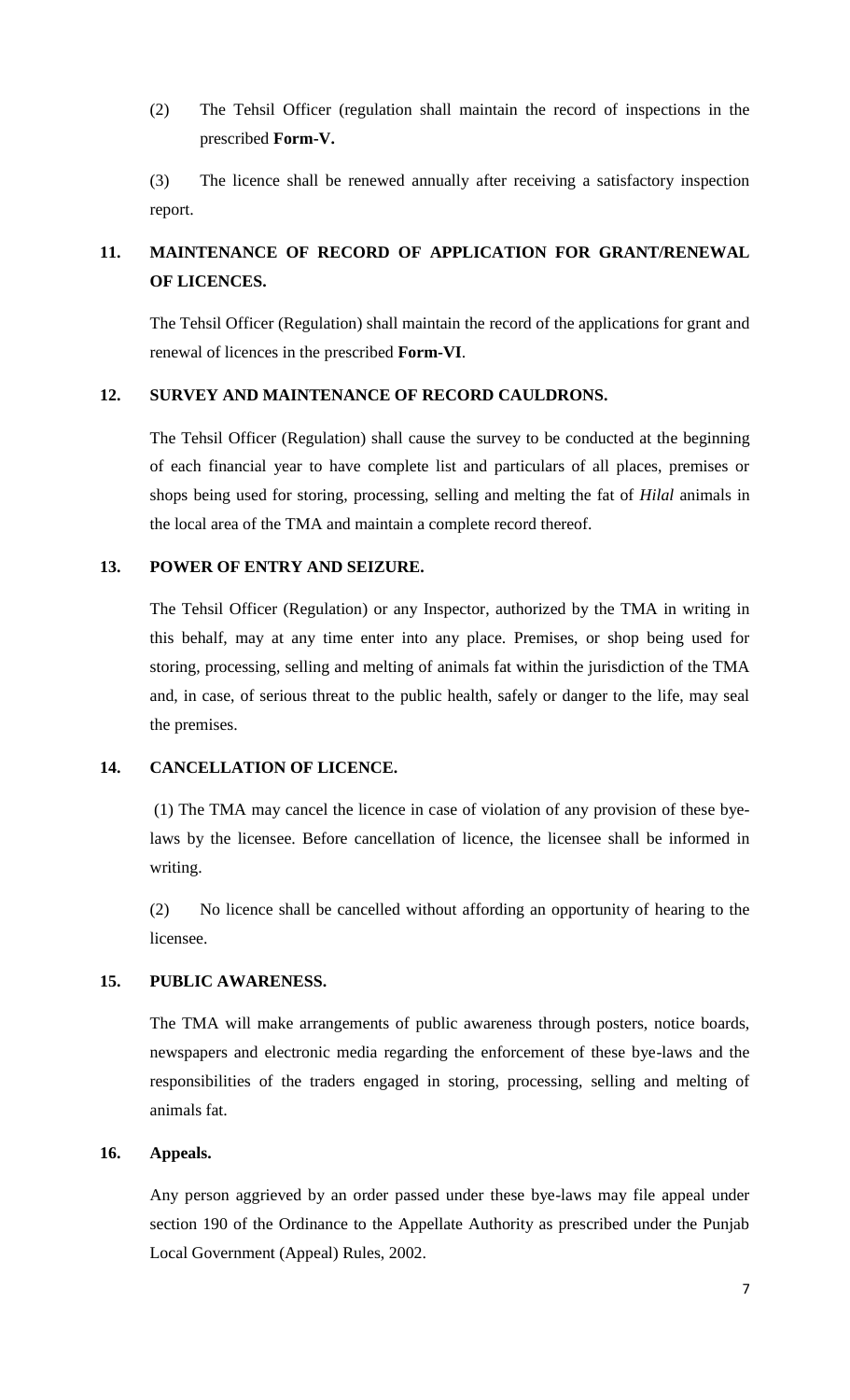#### **17. PENALTIES.**

In addition to any other action as provided in these bye-laws, the person doing an act without licence or permission and found in storing, processing and melting fat of dead animals shall be proceeded against under sections 141 and 143 read with the Fourth Schedule and Eight Schedule of the Ordinance, for imposition of punishment or fine thereon.

> **(KINZA MURTAZA)** ADMINISTRATOR TEHSIL MUNICIPAL ADMINISTRATION ATTOCK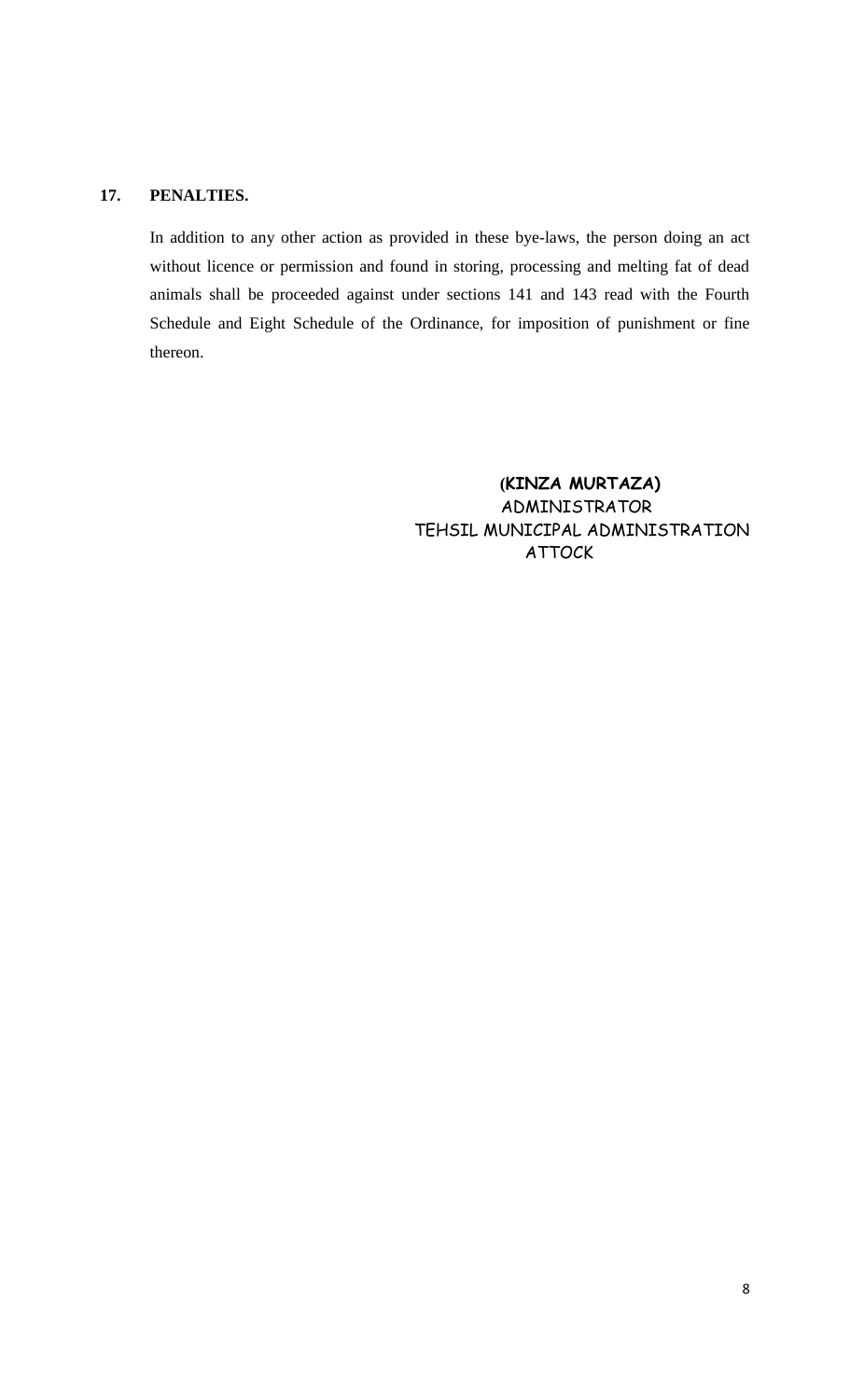#### **FORM-I**

#### [See bye-law 5(2)]

| To |                                                                      |
|----|----------------------------------------------------------------------|
|    | The Tehsil Officer (Regulation),<br>Tehsil Municipal Administration, |
|    | Attock.                                                              |

#### Subject: **APPLICATION FOR GRANT OF LICENSE FOR THE TRADE IN STORING, SELLING, PROCESSING AND MELTING SLAUGHTERED**  *HILAL* **ANIMALS FAT.**

**Sir,**

I intend to carry on the trade in storing, processing, selling and melting animals fat at  $\equiv$ 

2. I may kindly be permitted and granted a license for carrying on the said trade for one year ending  $30<sup>th</sup>$  June (Year).

3. I undertake to abide by all the rules and bye-laws applicable to the subject matter, as directed and conveyed by the TMA from time to time.

4. I further undertake that I shall store, processing, sell and melt the fat of slaughtered *Hilal* animals only.

5. After the expiry of the license period, I myself shall apply for renewal of the license.

Applicant's Signature \_\_\_\_\_\_\_\_\_\_\_\_\_\_\_\_

Applicant's Name

Father's/Husband's Name

CNIC No. \_\_\_\_\_\_\_\_\_\_\_\_\_\_\_\_\_\_\_\_\_\_\_\_\_

Residential Address \_\_\_\_\_\_\_\_\_\_\_\_\_\_\_\_\_

Contact No.

Description of Premises\_\_\_\_\_\_\_\_\_\_\_\_\_\_

Contact No. \_\_\_\_\_\_\_\_\_\_\_\_\_\_\_\_\_\_\_\_\_\_

The following documents are enclosed:

- (a) Copy of CNIC of the applicant;
- (b) Passport size recent photograph;
- (c) Description of the premises;
- (d) Title of the property;
- (e) Tenancy Agreement, if any; and
- (f) Receipt / Challan Form regarding payment of license fee.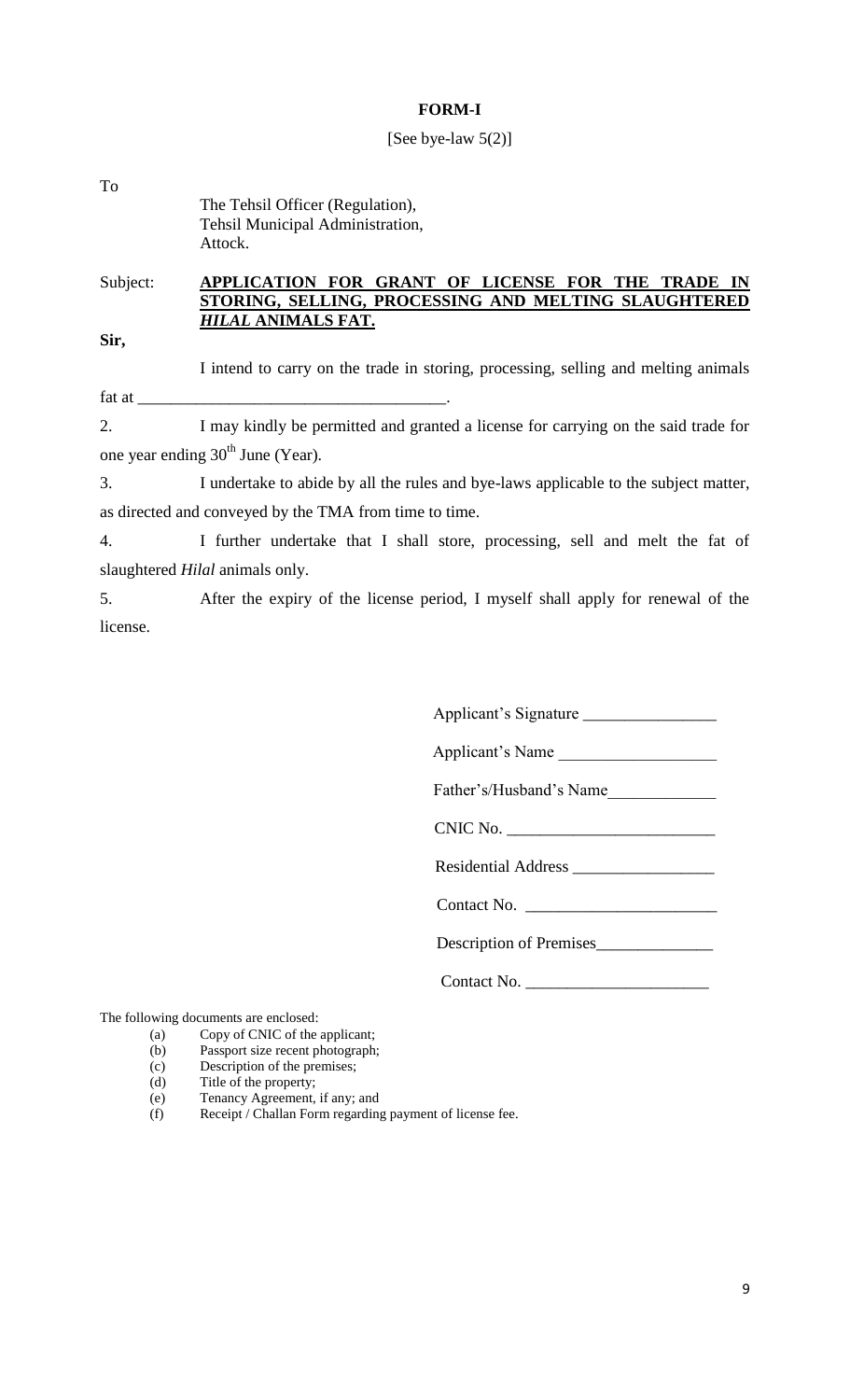#### **FORM-II**

#### [See bye-law 5(4)]

### **TEHSIL MUNICIPAL ADMINISTRATION ATTOCK**

| From |                                  |
|------|----------------------------------|
|      | The Tehsil Officer (Regulation), |
|      | Tehsil Municipal Administration, |
|      | Attock.                          |
| To   |                                  |

(Name) \_\_\_\_\_\_\_\_\_\_\_\_\_\_\_\_\_\_\_\_\_\_\_\_\_\_

# Subject: **LICENSE FOR CARRYING ON TRADE IN STORING, PROCESSING, SELLING AND MELTING SLAUGHTERED** *HILAL* **ANIMALS FAT.**

With reference to your application dated \_\_\_\_\_\_\_\_\_ for grant of license, you are hereby granted a license for carrying on the trade in storing processing, selling and melting fat of slaughtered *Hilal* animals at \_\_\_\_\_\_\_\_\_\_\_\_\_\_\_\_\_\_ as requested.

2. During the term of license you will abide by all prescribed terms and conditions and bye-laws on the subject matter and as may be directed or conveyed by the TMA from time to time.

The license is granted to you as per following particulars:-

Name  $\_\_\_\_\_\$ Father's / Husband Name CNIC No. Trade \_\_\_\_\_\_\_\_\_\_\_\_\_\_\_\_\_\_\_\_\_\_\_\_\_\_\_\_\_\_\_\_\_\_ Term of license  $1<sup>st</sup>$  July, 20  $\_\_$  to 30<sup>th</sup> June, 20  $\_\_$ License of Fee Paid \_\_\_\_\_\_\_\_\_\_\_\_\_\_\_\_\_\_\_\_\_\_\_ Address \_\_\_\_\_\_\_\_\_\_\_\_\_\_\_\_\_\_\_\_\_\_\_\_\_\_\_\_\_\_\_\_\_ Description of the premises \_\_\_\_\_\_\_\_\_\_\_\_\_\_\_\_\_

> **TEHSIL OFFICER (REGULATION) TEHSIL MUNICIPAL ADMINISTRATION ATTOCK**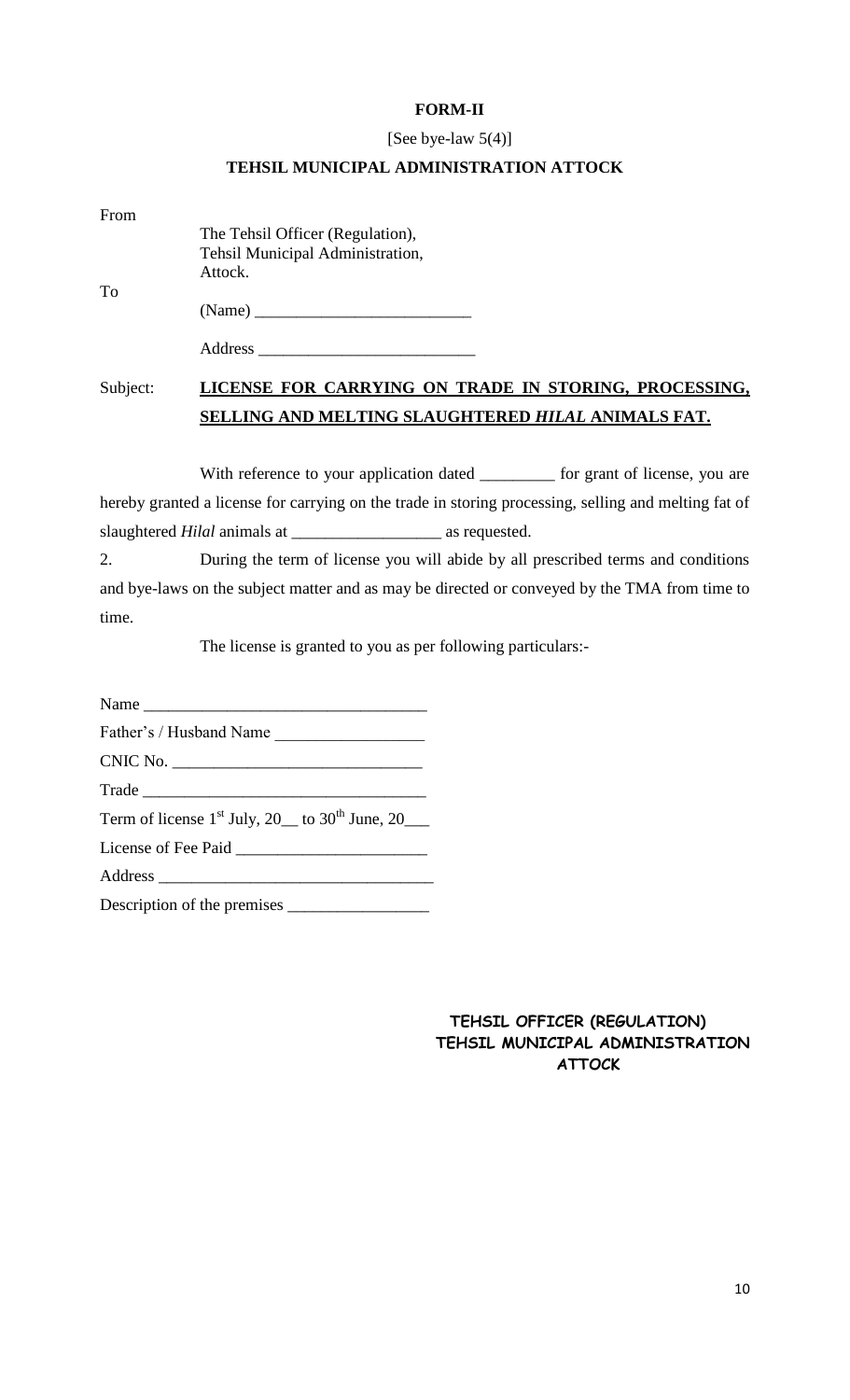# **FORM-III**

[See bye-law 5(4)]

| To                 |                                                                                          |  |
|--------------------|------------------------------------------------------------------------------------------|--|
|                    |                                                                                          |  |
|                    |                                                                                          |  |
|                    |                                                                                          |  |
| Subject:           | REJECTION OF APPLICATION FOR GRANT OF LICENSE.                                           |  |
|                    | Reference your application, dated _________ for grant of license for carrying on         |  |
|                    | the trade in storing processing, selling and melting of slaughtered Hilal animals fat at |  |
|                    | in the jurisdiction of Tehsil Municipal Administration                                   |  |
| Attock.            |                                                                                          |  |
| 2.                 | it is intimated that your application for grant of license has been rejected on the      |  |
| following grounds. |                                                                                          |  |
| (i)                |                                                                                          |  |
| (ii)               |                                                                                          |  |
| (iii)              |                                                                                          |  |

### **TEHSIL MUNICIPAL ADMINISTRATION ATTOCK**

### **TEHSIL OFFICER (REGULATION) TEHSIL MUNICIPAL ADMINISTRATION ATTOCK**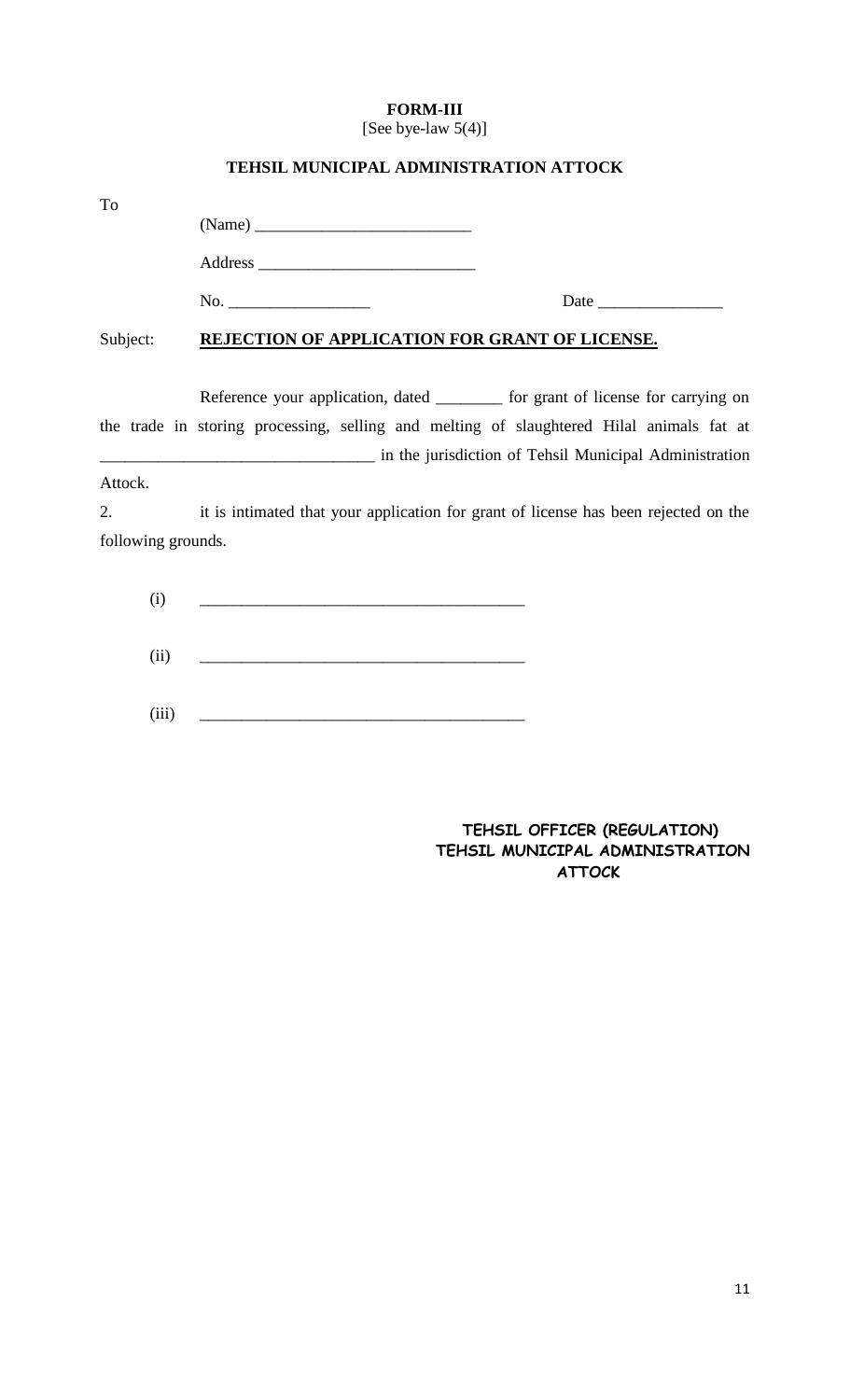# **FORM-IV**

[See bye-law 7]

|          | PROCESSING AND MELTING OF ANIMAL FAT. |                                                  |  |  |      |  |  |
|----------|---------------------------------------|--------------------------------------------------|--|--|------|--|--|
| Subject: |                                       | NOTICE FOR UNLICENSED TRADE OF STORING, SELLING, |  |  |      |  |  |
|          | No. $\qquad \qquad$                   |                                                  |  |  | Date |  |  |
|          |                                       |                                                  |  |  |      |  |  |
| To       |                                       |                                                  |  |  |      |  |  |

#### **TEHSIL MUNICIPAL ADMINISTRATION ATTOCK**

It has been noticed that you are carrying on the trade of storing, selling, processing and melting animals fat at \_\_\_\_\_\_\_\_\_\_\_\_\_\_\_\_\_\_\_\_\_\_\_\_\_\_ in the jurisdiction of TMA Attock without obtaining a license regulating such trade.

2. You are directed to immediately apply for obtaining the license in this behalf from the TMA Attock. In case, you fail to obtain the license within a period of 15 days, the premises whereon you are undertaking above trade would be sealed and the expenditure incurred thereon will be borne by you. If you default in payment of such expenditure, it will be recovered as arrears of land revenue.

> **TEHSIL OFFICER (REGULATION) TEHSIL MUNICIPAL ADMINISTRATION ATTOCK**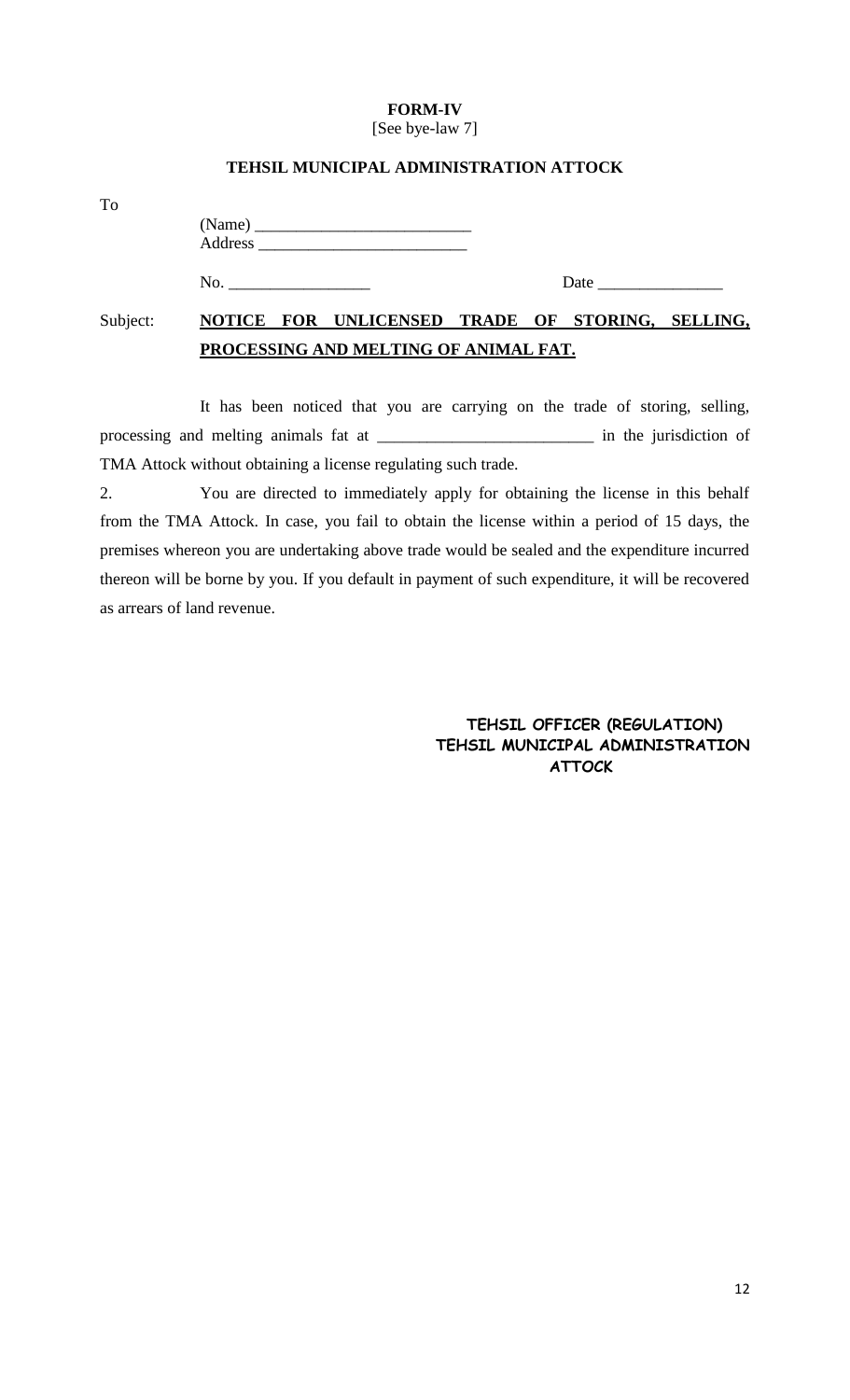## **FORM-V**

# **TEHSIL MUNICIPAL ADMINISTRATION ATTOCK**

# **Record of Inspection of License and Premises and Renewal of**

|            | License.                     |                   |                                 |                           |                                  |                                        |                             |
|------------|------------------------------|-------------------|---------------------------------|---------------------------|----------------------------------|----------------------------------------|-----------------------------|
| Sr.<br>No. | Name &<br>Designation of the | Date &<br>Time of | Name & Address<br>of the person | Licensed or<br>unlicensed | Renewed<br>$\quad$ or $\rm{not}$ | Findings and<br>recommendations of the | Action taken<br>against the |
|            | Inspecting Officer           | Inspection        | whose premises in               | No. in case               | Renewed                          | inspecting Officer with                | $\operatorname{defaulters}$ |
|            |                              |                   | $\!$ inspected                  | of licensed               |                                  | signatures and stamp                   |                             |
|            |                              |                   |                                 | premises                  |                                  |                                        |                             |
|            |                              |                   |                                 |                           |                                  |                                        |                             |
|            |                              |                   |                                 |                           |                                  |                                        |                             |
|            |                              |                   |                                 |                           |                                  |                                        |                             |
|            |                              |                   |                                 |                           |                                  |                                        |                             |
|            |                              |                   |                                 |                           |                                  |                                        |                             |
|            |                              |                   |                                 |                           |                                  |                                        |                             |
|            |                              |                   |                                 |                           |                                  |                                        |                             |
|            |                              |                   |                                 |                           |                                  |                                        |                             |
|            |                              |                   |                                 |                           |                                  |                                        |                             |
|            |                              |                   |                                 |                           |                                  |                                        |                             |
|            |                              |                   |                                 |                           |                                  |                                        |                             |
|            |                              |                   |                                 |                           |                                  |                                        |                             |
|            |                              |                   |                                 |                           |                                  |                                        |                             |
|            |                              |                   |                                 |                           |                                  |                                        |                             |
|            |                              |                   |                                 |                           |                                  |                                        |                             |
|            |                              |                   |                                 |                           |                                  |                                        |                             |
|            |                              |                   |                                 |                           |                                  |                                        |                             |
|            |                              |                   |                                 |                           |                                  |                                        |                             |
|            |                              |                   |                                 |                           |                                  |                                        |                             |
|            |                              |                   |                                 |                           |                                  |                                        |                             |
|            |                              |                   |                                 |                           |                                  |                                        |                             |
|            |                              |                   |                                 |                           |                                  |                                        |                             |
|            |                              |                   |                                 |                           |                                  |                                        |                             |
|            |                              |                   |                                 |                           |                                  |                                        |                             |
|            |                              |                   |                                 |                           |                                  |                                        |                             |
|            |                              |                   |                                 |                           |                                  |                                        |                             |
|            |                              |                   |                                 |                           |                                  |                                        |                             |
|            |                              |                   |                                 |                           |                                  |                                        |                             |
|            |                              |                   |                                 |                           |                                  |                                        |                             |
|            |                              |                   |                                 |                           |                                  |                                        |                             |
|            |                              |                   |                                 |                           |                                  |                                        |                             |
|            |                              |                   |                                 |                           |                                  |                                        |                             |
|            |                              |                   |                                 |                           |                                  |                                        |                             |
|            |                              |                   |                                 |                           |                                  |                                        |                             |
|            |                              |                   |                                 |                           |                                  |                                        |                             |
|            |                              |                   |                                 |                           |                                  |                                        |                             |
|            |                              |                   |                                 |                           |                                  |                                        |                             |
|            |                              |                   |                                 |                           |                                  |                                        |                             |